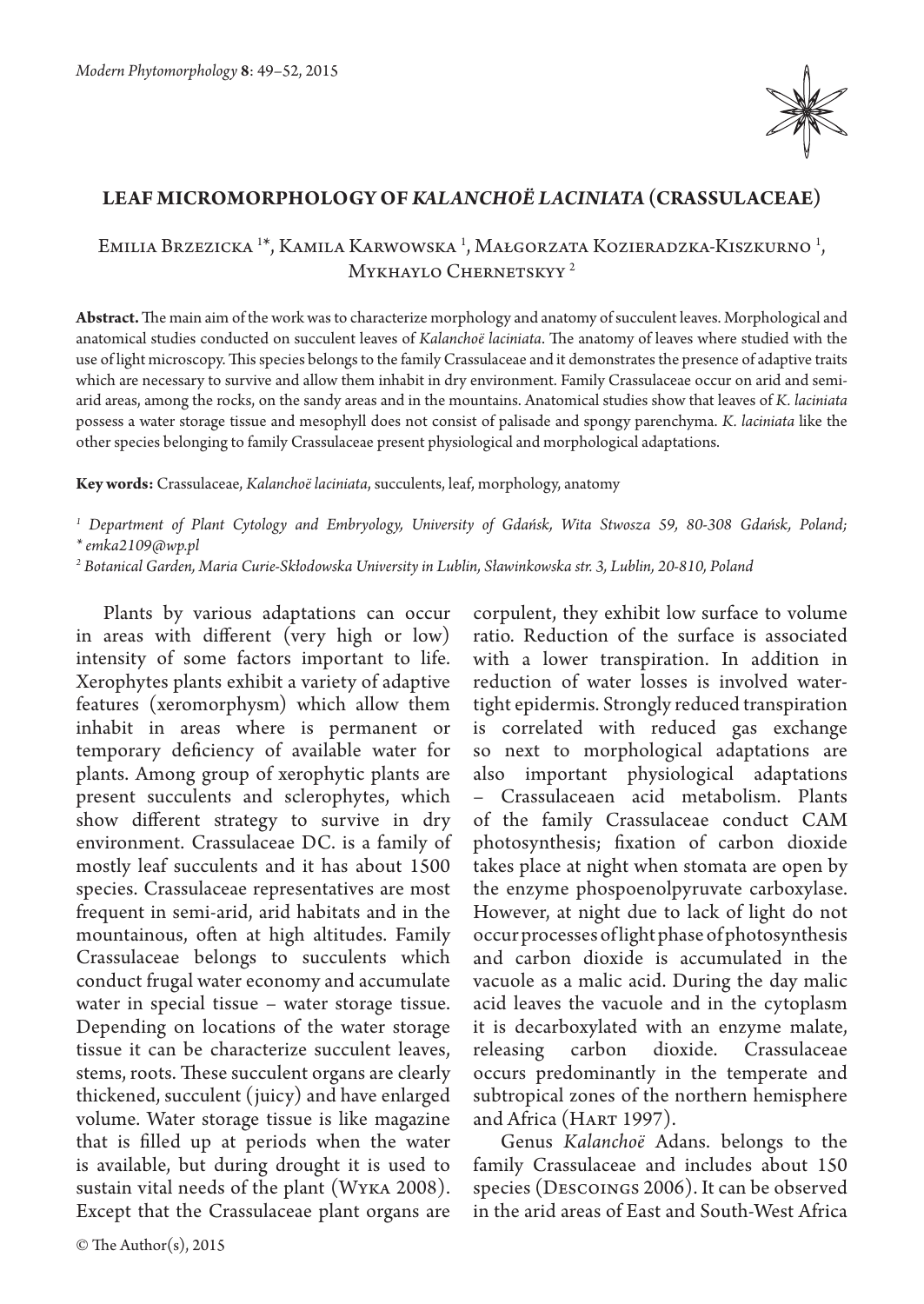

**Fig. 1.** Habit of *Kalanchoë laciniata*.

and on adjacent islands, also in South-East Asia. About half of all described *Kalanchoë* species occur in Madagascan flora as endemic species.

Characteristic feature of genus *Kalanchoë* is presence along leaf margins of the new individuals which develop vegetatively. *K. laciniata* (L.) DC. is native species to Africa, Temperate Asia (Saudi Arabia), Tropical Asia (India) (Descoings 2003). Common name of *K. laciniata* is "Christmas tree plant" and it is a perennial shrub with succulent leaves.

For light microscopy, fragments of *K. laciniata*  leaves were fixed in 2.5% formaldehyde

(prepared from paraformaldehyde) and 2.5% glutaraldehyde in a 0.1 M cacodylate buffer (pH=7.0) for 4 h at room temperature. After rinsed in the 0.05 M cacodylate buffer material was post-fixed in 2% osmium tetroxide at 4 °C overnight. Washed specimens were treated with 2% uranyl acetate for 1 h. After dehydration in an acetone series the samples were embedded in Spurr's epoxy resin and 0.5-1.0 μm thick specimens were cut with a glass knives on a microtome and stained with toluidine blue 0.

*K. laciniata* – perennial or biennial shrublets, may grow to 1.5 meters in height and has succulent, divided leaves which represent the opposite arrangement on the stem. The leaves of this species are glossy and have pale green to dark green color (Fig. 1). Leaf blade is narrow oblong and the leaf edge is dentate or crenate. The petiole is fleshy (DESCOINGS 2003). Along the leaf margin or on the leaf surface red or purple color can be observed due to the presence of anthocyanins in the vacuoles of some epidermal cells.

The results of the microscopic observations showed that the epidermis is composed of a single layer of closely adhering cells (Fig. 2). Epidermal cells on the adaxial and abaxial surface do not differ significantly between themselves in size and number, but it can be observed that the cells of the abaxial epidermis are little more numerous. Epidermal cells have more or less oblong shape; the outer cell wall is convex and covered with cuticle. However, cells near hydathodes have visibly different shape and size in compared to other epidermal cells. The leaves of *K. laciniata* are amphistomatic so the stomata are present on both surfaces of leaf. Stomata are on the same level as the other cuticular cells and the stomatal pores can be closed or open. Mesophyll cells located under the epidermis, near the stomata are clearly more loosely arranged and form air-exchange chambers.

The chlorenchymatic tissue of *K. laciniata*  leaves is relatively uniform, because it is not differentiated into the palisade and spongy layers. Cells of chlorenchymatic tissue have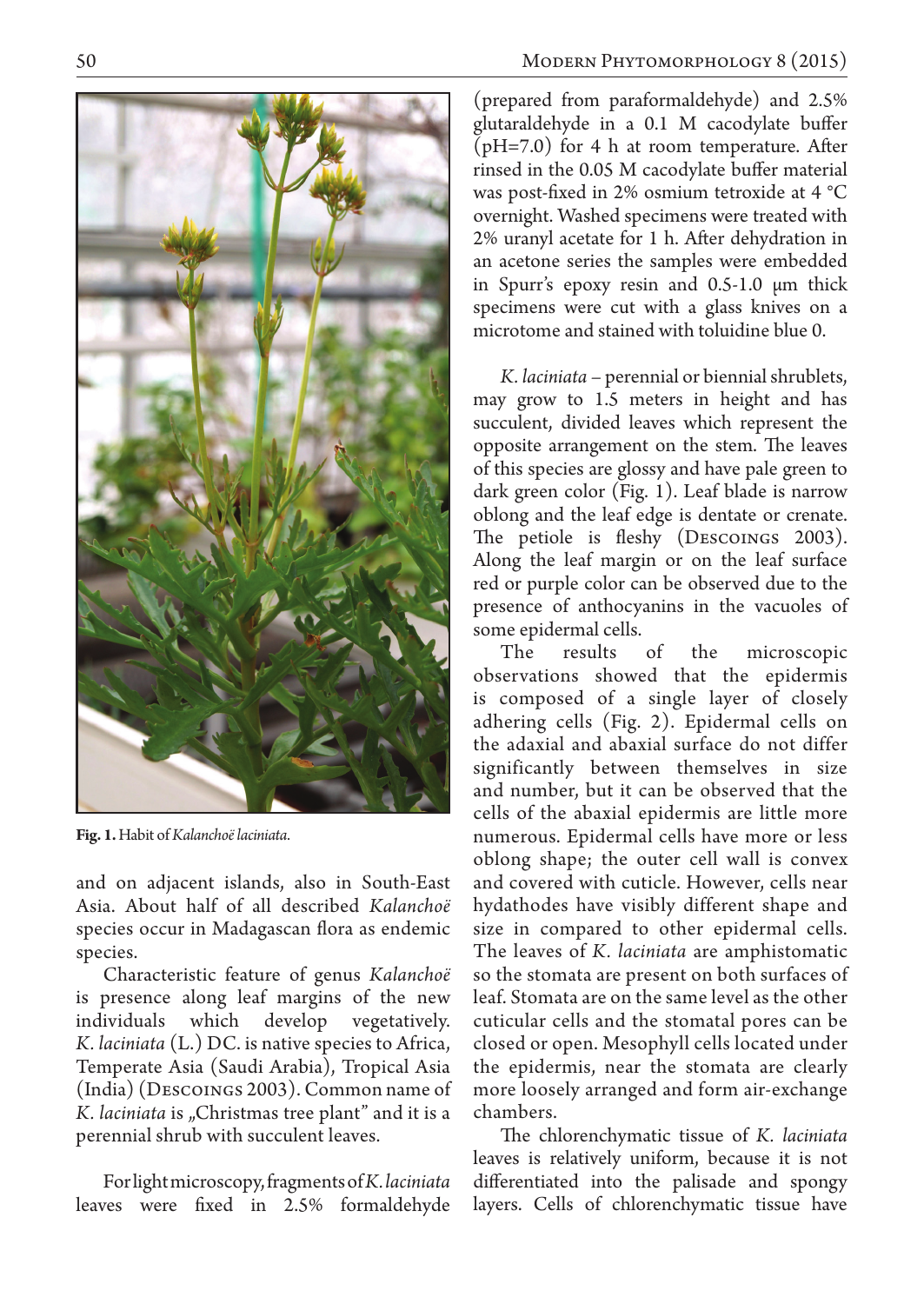

**Fig. 2.** Transverse section of *Kalanchoë laciniata* leaf. Light micrograph: **ACH** – air-exchange chamber; **Ep** – epidermis; **Me** – mesophyll cells; **T** – tannin cells; **VB** – vascular bundles; **Arrow** – stoma.

irregular shape (spherical to ellipsoidal). They closely adjacent to each other, but the intercellular spaces are visible. Parenchymatous cells which are located closer to the epidermis are smaller then cells which are located deeper into the leaf. However, mesophyll cells near to the vascular bundles are smaller and more closely arranged. In central part of the mesophyll cells is located one, big central vacuole, while the cellular components like cytoplasm and chloroplasts are near the thin cell wall. Vacuoles of some mesophyll cells located near to the epidermis, vascular bundles and hydathodes contain phenolic compounds.

Leaves of *K. laciniata* demonstrate the presence of adaptive traits that enable it survive in dry environment; this was observed in other species *Kalanchoë* (CHERNETSKYY & Weryszko-Chmielewska 2008; CHERNETSKYY 2009, 2012). New reports about the structure of leaf may provide knowledge that would be useful in solving problems with nomenclature and taxonomy of the subfamily Kalanchoideae Berg.

## **Acknowledgements**

We cordially thank the Director of the Prague Botanical Garden in Czech Republic Vĕra Bidlová and Dr. Eva Smržová for permission to use plants from the Garden collections. We also would like to thank MSc Karol Fiedorek for made available the Kalanchoë laciniata material from the collection of greenhouse plants at the Botanical Garden of Nicolaus Copernicus University in Torun.

## **References**

- **Chernetskyy M. 2009.** Xeromorphic traits of leaves of chosen species of *Kalanchoё* Adans. genus. *Materials of IV International Young Scientists Conference "Biodiversity. Ecology. Adaptation. Evolution", dedicated to 180th anniversary from the birth of famous physiologist Ivan Sechenov, 16-19 September 2009, Odessa*: 16–17.
- **Chernetskyy M.A. 2012.** The role of morphoanatomical traits of the leaves in the taxonomy of Kalanchoideae Berg. subfamily (Crassulaceae DC.). *Mod. Phytomorphol.* **1**: 15–18.